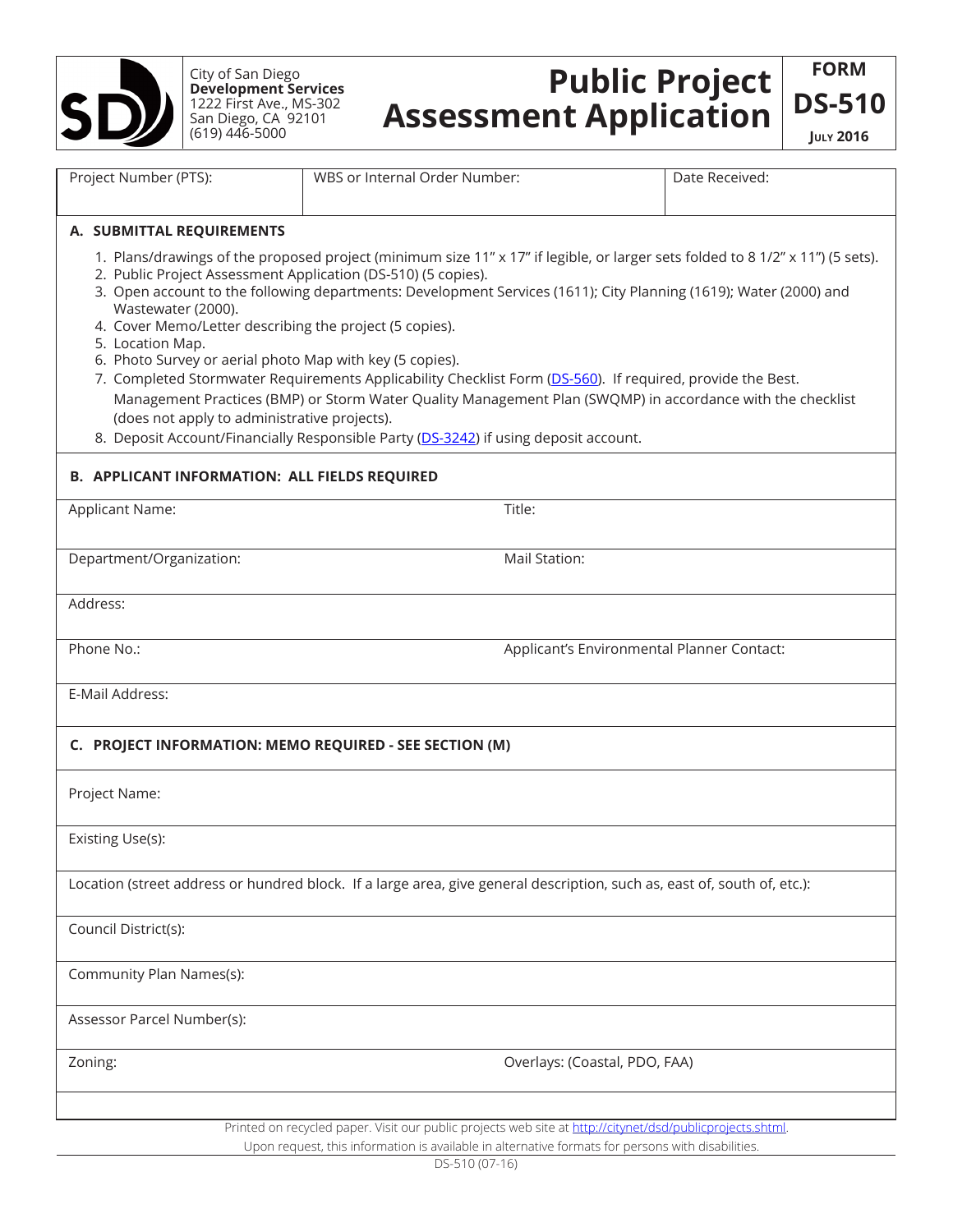| Page 2 of 3                                                                                                                                                                                                                                                                                                                                                                                                                                                                                                                                                                                                                               |                                         | City of San Diego . Development Services Department . Public Project Assessment Application |                                              |  |
|-------------------------------------------------------------------------------------------------------------------------------------------------------------------------------------------------------------------------------------------------------------------------------------------------------------------------------------------------------------------------------------------------------------------------------------------------------------------------------------------------------------------------------------------------------------------------------------------------------------------------------------------|-----------------------------------------|---------------------------------------------------------------------------------------------|----------------------------------------------|--|
| D. GENERAL                                                                                                                                                                                                                                                                                                                                                                                                                                                                                                                                                                                                                                |                                         |                                                                                             |                                              |  |
| Is a National Environmental Policy Act (NEPA) review required?                                                                                                                                                                                                                                                                                                                                                                                                                                                                                                                                                                            |                                         |                                                                                             | $\Box$ Yes $\Box$ No                         |  |
| Located within or adjacent to City open space?                                                                                                                                                                                                                                                                                                                                                                                                                                                                                                                                                                                            |                                         |                                                                                             |                                              |  |
| Located within or adjacent to Multi-Habitat Planning Area (MHPA)?                                                                                                                                                                                                                                                                                                                                                                                                                                                                                                                                                                         | $\Box$ Yes $\Box$ No                    |                                                                                             |                                              |  |
| Does the project include a Revegetation Plan?                                                                                                                                                                                                                                                                                                                                                                                                                                                                                                                                                                                             |                                         |                                                                                             | $\Box$ Yes $\Box$ No                         |  |
| Does this proposal impact City owned property? If yes, identify Department(s) ______________                                                                                                                                                                                                                                                                                                                                                                                                                                                                                                                                              | $\Box$ Yes $\Box$ No                    |                                                                                             |                                              |  |
| Is this proposal within the public right-of-way?                                                                                                                                                                                                                                                                                                                                                                                                                                                                                                                                                                                          | $\Box$ Yes $\Box$ No                    |                                                                                             |                                              |  |
| Does the project include an off-street staging area?                                                                                                                                                                                                                                                                                                                                                                                                                                                                                                                                                                                      | $\Box$ Yes $\Box$ No                    |                                                                                             |                                              |  |
| Does the project include a maintenance access path/road?                                                                                                                                                                                                                                                                                                                                                                                                                                                                                                                                                                                  | $\Box$ Yes $\Box$ No                    |                                                                                             |                                              |  |
| E. PRIOR APPROVAL(S)/REVIEW(S)                                                                                                                                                                                                                                                                                                                                                                                                                                                                                                                                                                                                            |                                         |                                                                                             |                                              |  |
| Has a California Environmental Quality Act (CEQA) review (Exemption, Mitigated Negative Declaration, etc.) or a development                                                                                                                                                                                                                                                                                                                                                                                                                                                                                                               |                                         |                                                                                             |                                              |  |
| permit (Site Development Permit, Coastal Development Permit, etc.) been previously approved for this proposal?                                                                                                                                                                                                                                                                                                                                                                                                                                                                                                                            |                                         |                                                                                             |                                              |  |
| Public Project Assessment? Project No. ____________________                                                                                                                                                                                                                                                                                                                                                                                                                                                                                                                                                                               |                                         |                                                                                             | $\Box$ Yes $\Box$ No                         |  |
| NEPA/CEQA review? If yes, attach copies                                                                                                                                                                                                                                                                                                                                                                                                                                                                                                                                                                                                   |                                         |                                                                                             | $\Box$ Yes $\Box$ No                         |  |
| Discretionary Permit(s)? If yes, attach copies                                                                                                                                                                                                                                                                                                                                                                                                                                                                                                                                                                                            |                                         |                                                                                             | $\Box$ Yes $\Box$ No                         |  |
| F. ENVIRONMENTALLY SENSITIVE LANDS                                                                                                                                                                                                                                                                                                                                                                                                                                                                                                                                                                                                        |                                         |                                                                                             |                                              |  |
| Does the project site contain or is it adjacent to any site that contains any of the following, Environmentally Sensitive Lands as                                                                                                                                                                                                                                                                                                                                                                                                                                                                                                        |                                         |                                                                                             |                                              |  |
| identified in Municipal Code Section 113.0103?                                                                                                                                                                                                                                                                                                                                                                                                                                                                                                                                                                                            |                                         |                                                                                             |                                              |  |
|                                                                                                                                                                                                                                                                                                                                                                                                                                                                                                                                                                                                                                           | $\Box$ Yes $\Box$ No                    |                                                                                             | $\Box$ Yes $\Box$ No                         |  |
|                                                                                                                                                                                                                                                                                                                                                                                                                                                                                                                                                                                                                                           |                                         |                                                                                             |                                              |  |
| Sensitive Biological Resources                                                                                                                                                                                                                                                                                                                                                                                                                                                                                                                                                                                                            |                                         | Sensitive Coastal Bluffs                                                                    |                                              |  |
| Steep Hillside<br><b>G. HISTORICAL RESOURCES</b>                                                                                                                                                                                                                                                                                                                                                                                                                                                                                                                                                                                          | $\Box$ Yes $\Box$ No                    | 100-Year Flood Plain                                                                        | $\Box$ Yes $\Box$ No                         |  |
| Year constructed for all structures on project site: ___________________________<br>HRB Site # and/or historic district if property is designated or in a historic district (if none write N/A): _______________<br>Does the project include any permanent or temporary alterations or impacts to the exterior (cutting-patching-access-<br>repair, roof repair or replacement, windows added-removed-repaired-replaced, etc)? $\square$ Yes $\square$ No<br>Does the project include any foundation repair, digging, trenching or other site work?<br>Is the site identified on the Historical Resource Sensitivity Map for Archaeology? |                                         |                                                                                             | $\Box$ Yes $\Box$ No<br>$\Box$ Yes $\Box$ No |  |
| H. GRADING                                                                                                                                                                                                                                                                                                                                                                                                                                                                                                                                                                                                                                |                                         |                                                                                             |                                              |  |
| Are you proposing to grade the site?                                                                                                                                                                                                                                                                                                                                                                                                                                                                                                                                                                                                      |                                         |                                                                                             | $\Box$ Yes $\Box$ No                         |  |
|                                                                                                                                                                                                                                                                                                                                                                                                                                                                                                                                                                                                                                           |                                         |                                                                                             | $\Box$ Yes $\Box$ No                         |  |
| Export (cubic yards) _____________________________                                                                                                                                                                                                                                                                                                                                                                                                                                                                                                                                                                                        |                                         |                                                                                             | $\Box$ Yes $\Box$ No                         |  |
| Grading area (percentage of site) ________________                                                                                                                                                                                                                                                                                                                                                                                                                                                                                                                                                                                        |                                         |                                                                                             | $\Box$ Yes $\Box$ No                         |  |
| $CIP$ $\Box$ Yes $\Box$ No<br><b>FUNDING</b><br>Ι.                                                                                                                                                                                                                                                                                                                                                                                                                                                                                                                                                                                        |                                         |                                                                                             |                                              |  |
|                                                                                                                                                                                                                                                                                                                                                                                                                                                                                                                                                                                                                                           |                                         | Deadline: ___________________                                                               | $\Box$ Yes $\Box$ No                         |  |
|                                                                                                                                                                                                                                                                                                                                                                                                                                                                                                                                                                                                                                           |                                         | Deadline: __________________                                                                | $\Box$ Yes $\Box$ No                         |  |
|                                                                                                                                                                                                                                                                                                                                                                                                                                                                                                                                                                                                                                           |                                         | Deadline: __________________                                                                | $\Box$ Yes $\Box$ No                         |  |
| Decision maker:<br>⊔                                                                                                                                                                                                                                                                                                                                                                                                                                                                                                                                                                                                                      | City Council $\qquad \qquad \Box$ Mayor | $\Box$<br>Other                                                                             |                                              |  |
| Priority (if yes state reason):                                                                                                                                                                                                                                                                                                                                                                                                                                                                                                                                                                                                           |                                         |                                                                                             | $\Box$ Yes $\Box$ No                         |  |
|                                                                                                                                                                                                                                                                                                                                                                                                                                                                                                                                                                                                                                           |                                         |                                                                                             |                                              |  |
|                                                                                                                                                                                                                                                                                                                                                                                                                                                                                                                                                                                                                                           |                                         | Funding, Mayor, Change in Law                                                               |                                              |  |